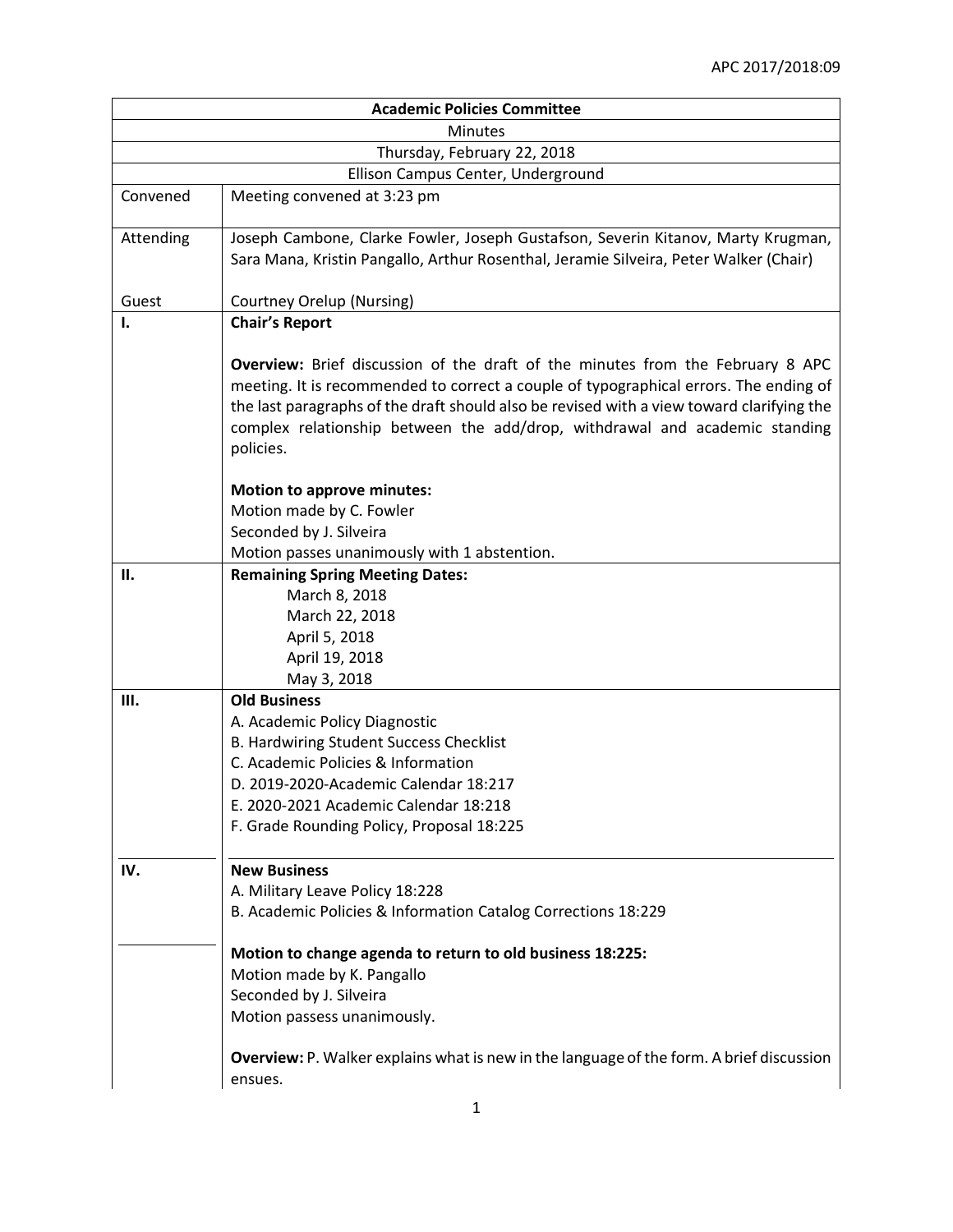## **Motion to approve 18:225:**

Motion made by J. Silveira Seconded by K. Pangallo Motion passes unanimously.

**Motion to postpone agenda items #D and #E (Old Business) and #A (New Business):**  Motion made by J.Gustafson Seconded by K. Pangallo Motion passes unanimously.

M. Krugman assumes the role of Chair to allow for a motion and discussion of the document (Proposal 18:229) edited by P. Walker.

## **Motion to approve the revisions to the SSU Academic Policies & Information Catalog Corrections, Proposal 18:229:**

Motion made by C. Fowler Seconded by J. Silveira Proposal passes unanimously with 1 abstention.

**Overview:** P. Walker points out that the changes in the text of the document are only editorial, not substantial. He also explains the nature of the editorial changes. K. Pangallo highlights the differences in font color in the document.

P. Walker resumes the duty of Chair. P. Walker: Do we want to have a discussion of the Academic Policy Diagnostics? C. Fowler: Perhaps it's better to bring specific proposals based on the document rather than read the document at the meeting. J. Cambone: the committee is interested in collaborating with Megan Miller on reviewing academic policies. We should already get moving on some of the issues that our committee has already identified.

**Motion to instruct P. Walker to invite M. Miller to present before the committee:** Motion made by J. Silveira Seconded by C. Fowler Motion passes unanimously.

**Overview:** K. Pangallo: Should we look at the Checklist document? J. Cambone: It's better to wait for M. Miller to present and then look at the Checklist document. P. Walker: There are also other issues with the Academic Policies document: Should, for instance, the document provide specific personnel contact info or should it just include the office contact info, e.g. e-mail and phone number? J. Cambone: After discussion of the document, Deans have reached consensus regarding two strong recommendations: (1) the document should provide only office, not people info, and (2) to make it someone's specific job to update the information on a regular basis. The tendency to over-specify has negative repercussions. We have to review the policies with concern for optimizing ease of information access for faculty, students and staff. The opportunity is here for Governance to approve resource allocations in order to